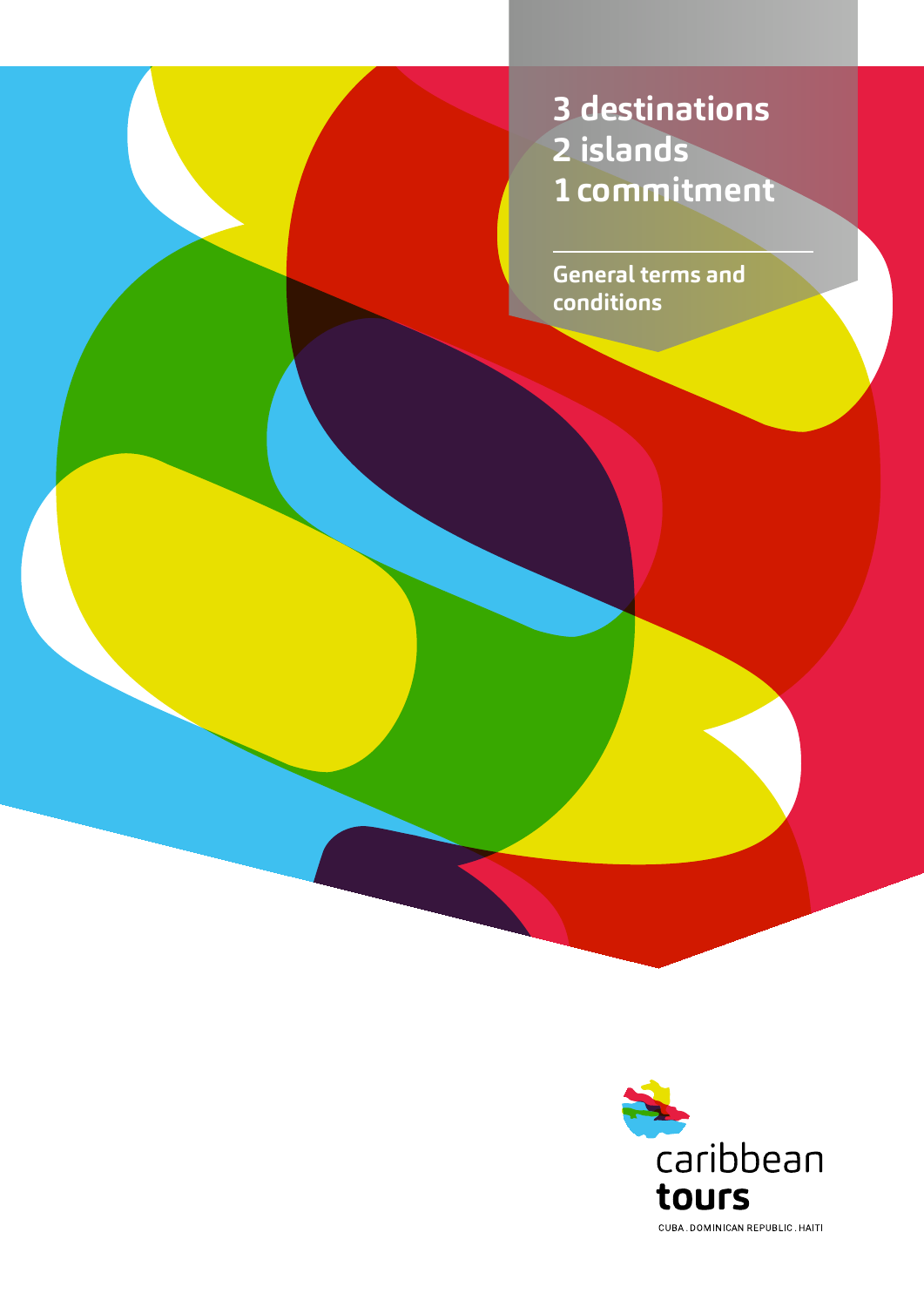# **General terms and conditions**

# **General contractual and travel conditions of CARIBBEAN TOURS AG for corporate customers for the destinations Cuba, Dominican Republic and Haiti**

#### **1. Subject of the contract**

These general contractual and travel conditions (hereinafter GCTC) govern the relations between CARIBBEAN TOURS and a corporate customer (hereinafter the Tour Operator). They shall also be applied if no reference is made to these GCTC in individual contracts and/or bookings.

The individual agreements between CARIBBEAN TOURS and the Tour Operator have priority over these GCTC.

# **2. Individual agreements between the parties**

The services of CARIBBEAN TOURS, prices and additional agreements are concluded in the individual agreement.

The services of CARIBBEAN TOURS are determined by an individual agreement and GCTC. Information, etc., which do not come from CARIBBEAN TOURS, such as details provided by the service providers, tourism organizations, assessment portals, etc., do not oblige CARIBBEAN TOURS.

# **3. Caribbean factor**

The Caribbean, especially Cuba, is a touristic-developing area, but it cannot be compared with Europe in terms of standard. The "Caribbean flair", which is appreciated by the tourists, can lead to inconsistencies, as tourists have misconceptions regarding the quality and availability of tourism services.

CARIBBEAN TOURS therefore expressly points out that the standard of hotels, restaurants, means of transport, public facilities, etc. does not meet European standards. The hotels, despite their own data of their categories (stars) and/or the belongings to international hotel chains, cannot be compared with Swiss standards. Due to the colonial construction style of many city hotels in Cuba not all rooms have windows or they open only on the courtyard under certain circumstances. CARIBBEAN TOURS always tries to reserve rooms with windows, but this cannot be guaranteed.

"Caribbean Punctuality" does not correspond to European punctuality. The Tour Operator shall take into account these circumstances during his travel planning, his tenders, travel information, etc.

The road conditions in the destination countries do not correspond to the European standards. The roads are partially in less good condition (bumpy, with sloops, here and there not asphalted). Therefore it is often necessary to drive slowly. Even animals and carriages are not uncommon on the road. For these reasons, it can lead to longer traveling times in certain circumstances.

CARIBBEAN TOURS is reliant on Cuban state tourism organizations when purchasing services and cannot conclude contracts directly with individual service providers. Certain restrictions arise in this connection when selecting service providers and a possibility to intervene directly with service providers.

# **4. Tour Operator purchases in its own name**

The Tour Operator purchases services in its own name and its own account. It is responsible for marketing towards travelers. In particular, it is charged with the information requirements in accordance with the Federal Law on all-inclusive tours.

There are no contractual relations between CARIBBEAN TOURS and the Tour Operator's customer.

# **5. Price increases**

CARIBBEAN TOURS reserves the right to increase agreed prices up to 3 weeks before the commencement of services in the following cases:

- Increase in transport and accommodation costs
- Introduction or increase of fees and taxes, such as boarding and disembarking fees, landing and security charges, introduction of new taxes or duties or their increase
- Exchange rate changes

If the total price of the booked services increases by more than 5 %, the Tour Operator can withdraw from the contract free of charge. Payments already maid will be refunded under exclusion of further claims. Notification of withdrawal must came in to CARIBBEAN TOURS in writing or via e-mail within 5 working days (see also Clause 9 "Calculation of a Cancellation Period").

# **6. Program changes before commencement of services**  CARIBBEAN TOURS strives to carry out the agreed servic-

es according to the program. However, it cannot be ex-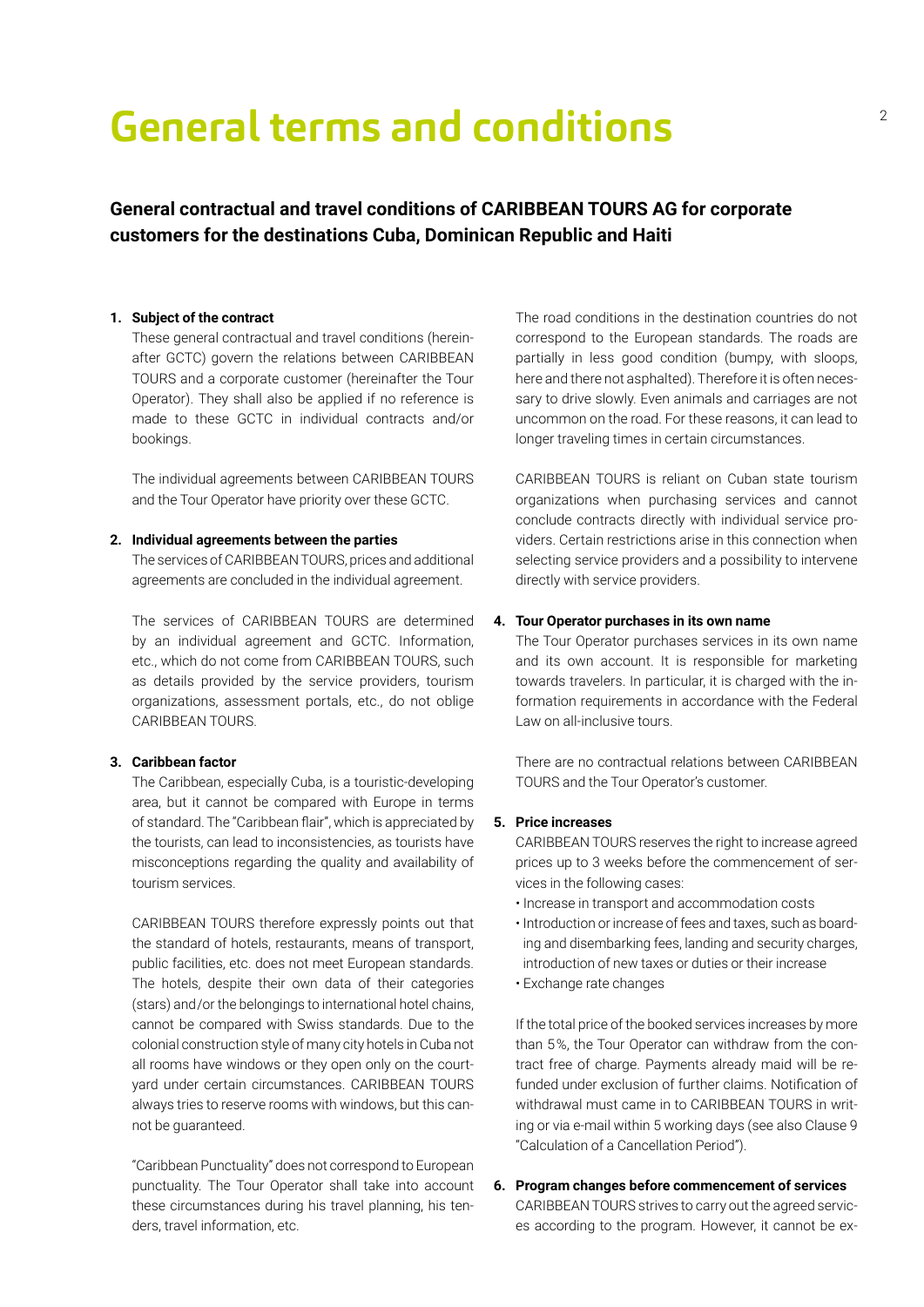government measures, slot changes, environmental and natural events, force majeure or other unforeseeable or unavoidable circumstances) or because of service providers changes in program and service will be necessary. CARIBBEAN TOURS shall notify the Tour Operator of such changes promptly and will strive to mitigate their effects. CARIBBEAN TOURS shall also notify the Tour Operator of any changes in the price as a result of changes in the program and services.

The Tour Operator shall have a right of withdrawal if changes in the program or services fundamentally change the overall concept of the trip.

#### **7. Program changes during a travel**

The Tour Operator shall take note that in the Caribbean, in spite of a good travel organization, program and service changes cannot be excluded during a trip. This is especially due to weather and natural events, governmental measures, force majeure, supply bottlenecks, or other unforeseeable or unavoidable circumstances, etc. CARIBBEAN TOURS strives to minimize the consequences of such changes.

General note on domestic flights: There may be some short-term and unforeseen changes in the schedules of airlines. An evening flight e. g. can be rescheduled to the morning or afternoon or it can take place even from another airport. These changes cannot be influenced by CARIBBEAN TOURS. In all of these cases, program changes are reserved. It shall be attempted to arrange an alternative program or to adjust the program accordingly.

CARIBBEAN TOURS is entitled to refuse the remedy in case the defect has been caused by the Tour Operator or the traveler, in the event of force majeure, or if the elimination of the aforementioned defect should incur excessive costs.

#### **8. Payment terms**

The prices are based on an individual agreement.

Terms of payment for the Dominican Republic: All payments shall be made in USD.

Payment terms for Cuba: All payments shall be made in EUR. Because of the still intact US embargo against Cuba, no USD payments can be made. Although the invoice is issued in USD, the payment of the USD invoice shall be made in EUR equivalent before the due date. The rate applicable is the exchange rate of www.reuters.com on the date of payment. In no case the Tour Operator shall settle the invoice in USD. The US government can freeze this payment and it may never be released. If the Tour Operator paid the invoice in USD by mistake, he should reclaim the amount from the sending bank and make it

# cluded that due to objective circumstances (e. g. due to sagain in EUR. Invoices paid in USD are considered to be 3 not paid.

If no other payment terms are specified in an individual agreement, an offer, a booking confirmation or a sales manual of CARIBBEAN TOURS, the following conditions shall apply:

The total amount shall be credited to the CARIBBEAN TOURS' account no later than 30 days before the first service. At the same time, the Tour Operator shall inform CARIBBEAN TOURS via e-mail about the paid invoice (with the invoice number) and the amount paid:

For Cuba to the following address:

accounting.cu@caribbeantours.ch

for Haiti and the Dominican Republic:

accounting.do@caribbeantours.ch

Especially for group and incentive travels apply deviating payment terms. CARIBBEAN TOURS shall send this upon request. They are specified in individual contracts or offers.

If the Tour Operator's payment is not received in time, CARIBBEAN TOURS will set the Tour Operator an additional deadline. If this period expires unsuccessfully, CARIBBEAN TOURS can refuse to provide services, consider the contract as cancelled and demand the cancellation costs according to the Clause 9. However, CARIBBEAN TOURS also has the right to insist on fulfillment of the contract.

If the invoice is not paid in due time, upon expiration of the payment deadline, the Tour Operator is automatically in default (expiration date). From that moment CARIBBEAN TOURS shall be entitled to demand an interest on default of payment in the amount of 5 %. If an additional deadline referred to in the previous paragraph expired unsuccessfully, CARRIBEAN TOURS shall be entitled to commission a collection agency. Its costs shall be born by the Tour Operator.

Transfer charges: transfer costs are charged to the Tour Operator (expenses code: OUR). Transfer charges incurred by CARIBBEAN TOURS shall be billed to the Tour Operator.

# **9. Cancellation conditions and processing fees**

Changing travel dates and/or services already con-firmed by CARIBBEAN TOURS shall be handled as a cancellation with a new registration.

If a definite booking is cancelled or changed, the following costs will be charged:

# **9.1 Cuba: Processing and cancellation fees** Individual travelers 1–5 persons:

After a definite booking, in case of a cancellation up to 46 days before the travel start, at least USD 60.– processing fee per person, maximum USD 180.– per order shall be charged.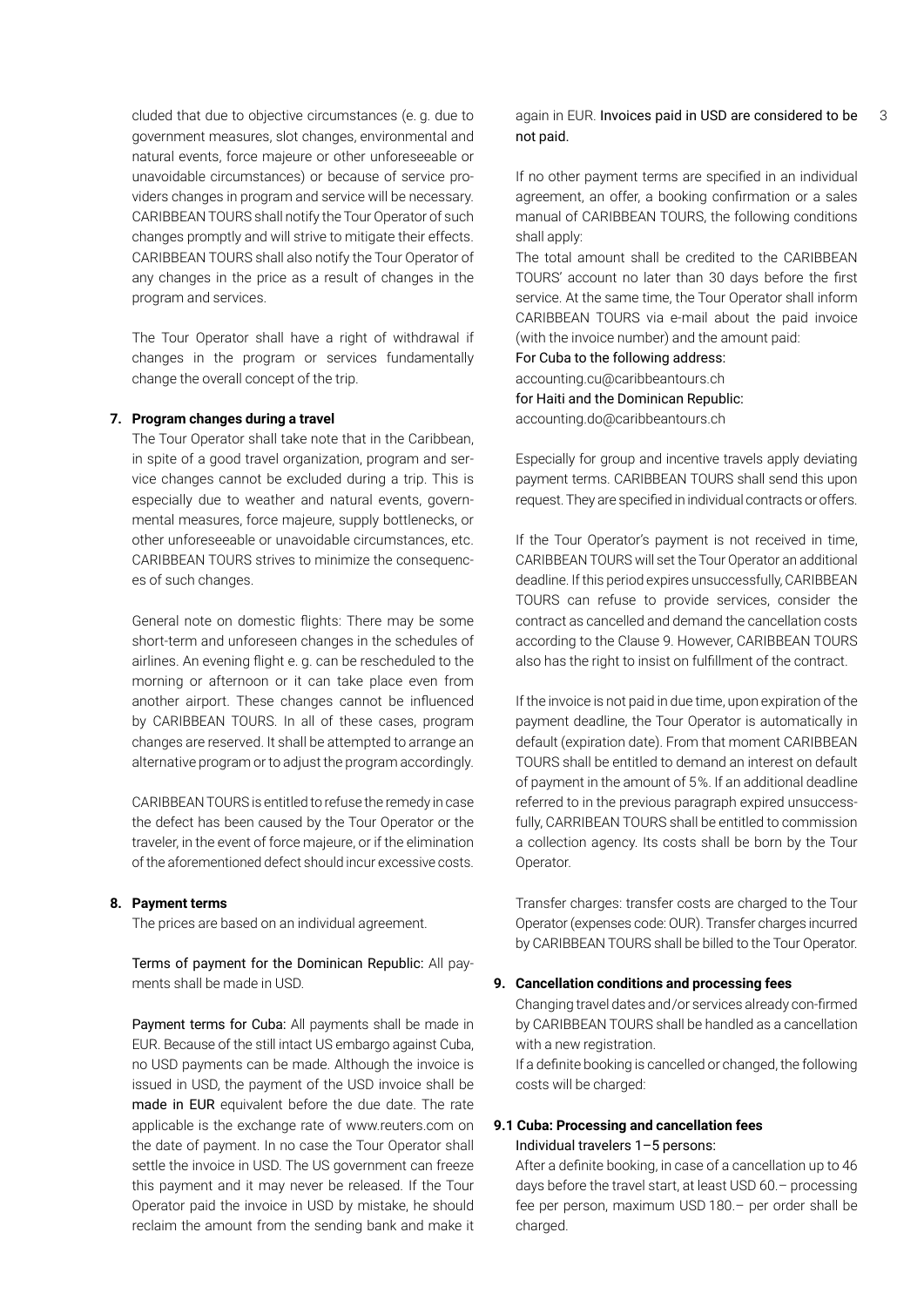# shall be in-curred:

45–31 days prior to arrival: 10 % 30–15 days prior to arrival: 25 % 14–08 days prior to arrival: 40 % 07–03 days prior to arrival: 60 % 02–01 days prior to arrival: 80 % 24 hours prior to arrival or no-show: 100 % 100 % cancellation fees for already issued air tickets

# Groups (of 6 persons and more), Incentives and Cruises:

After a definite booking, in case of a cancellation up to 91 days before the travel start, at least USD  60.– pro-cessing fee per person, maximum USD 300.– per order shall be charged.

# Subsequently, the following cancellation fees shall be in-curred  for partial or full cancellation:

90–60 days prior to arrival: 20 % 59–30 days prior to arrival: 40 %

- 29–15 days prior to arrival: 50 %
- 14–07 days prior to arrival: 75 %
- 06–01 days prior to arrival: 90 %
- 24 hours prior to arrival or no-show: 100 %
- 100 % cancellation fees for already issued air tickets

# **9.2 Dominican Republic, Haiti**

# Individual travelers 1–5 persons:

After a definite booking, in case of a cancellation up to 46 days before the travel start, at least USD 50 – processing fee per person, maximum USD 100 per order shall be charged.

# Subsequently, the following cancellation fees shall be incurred:

45–31 days prior to arrival: 10 %

- 30 –15 days prior to arrival: 25 %
- 14–08 days prior to arrival: 40 %
- 07–03 days prior to arrival: 60 %
- 02–01 day (s) prior to arrival: 80 %
- 24 hours prior to arrival or no-show: 100 %

# Groups (of 6 people or more), incentive and cruises:

After a definite booking, in case of a cancellation up to 91 days before the travel start, at least USD 100 – processing fee per order shall be charged:

# Subsequently the following cancellation fees for a partial or full cancellation shall be incurred:

- 90–31 days prior to arrival: 10 %
- 30–15 days prior to arrival: 25 %
- 14–08 days prior to arrival: 40 %
- 07–03 days prior to arrival: 60 %
- 02–01 day(s) prior to arrival: 80 %
- 24 hours prior to arrival or no-show: 100 %

Subsequently, the following cancellation fees **4 11** If the size of the group is reduced due to a partial cancellation, so that a more expensive price arises, a new price will be charged.

> The above mentioned cancellation conditions refer to package services. Individual services (just hotel or transfer services, etc.) are subject to separate cancellation conditions, which are stated separately in the offer and on the confirmation.

# **9.3 Air tickets**

Already issued air tickets are subject to a cancellation fee of 100 %.

Changes of name cannot be performed.

# **9.4 Calculation of a cancellation period**

Cancellation of a service shall be made by e-mail to CARIBBEAN TOURS. Cuba:

traveldesign.cu@caribbeantours.ch (or individual e-mail address already provided) Dominican Republic and Haiti:

traveldesign.do@caribbeantours.ch

Authoritative for a calculation of a cancellation period is the arrival of notification of cancellation to CARIBBEAN TOURS. If the notification is received outside normal office hours (office hours: Monday to Friday: 8.30 to 17.00 (CET/CEST), on Saturdays, Sundays or general holidays (Zurich), the next working day is authoritative.

# **10.Baggage transport:**

The means of transport used can transport baggage up to certain limits.

# Round tours and transfers

The Tour Operator's customers shall have the right to the free transportation of the following baggage items per traveler :

1 big suitcase or 1 big bag (max. 20 kg)

1 hand baggage (max. 5 kg)

Cuba: in case of sports baggage (bicycles, kite equipment, etc.), a micro bus shall be always booked by 1–2 pax.

CARIBBEAN TOURS or the service provider is entitled to reject transportation of the further baggage. CARIBBEAN TOURS or service providers is free to transport the additional baggage, but it shall call the Tour Operator's attention to the fact that the comfort of the transportation can be restricted and CARIBBEAN TOURS or service providers is not liable for the consequences arising from this, or perhaps a larger vehicle must be used which costs shall be billed to the Tour Operator.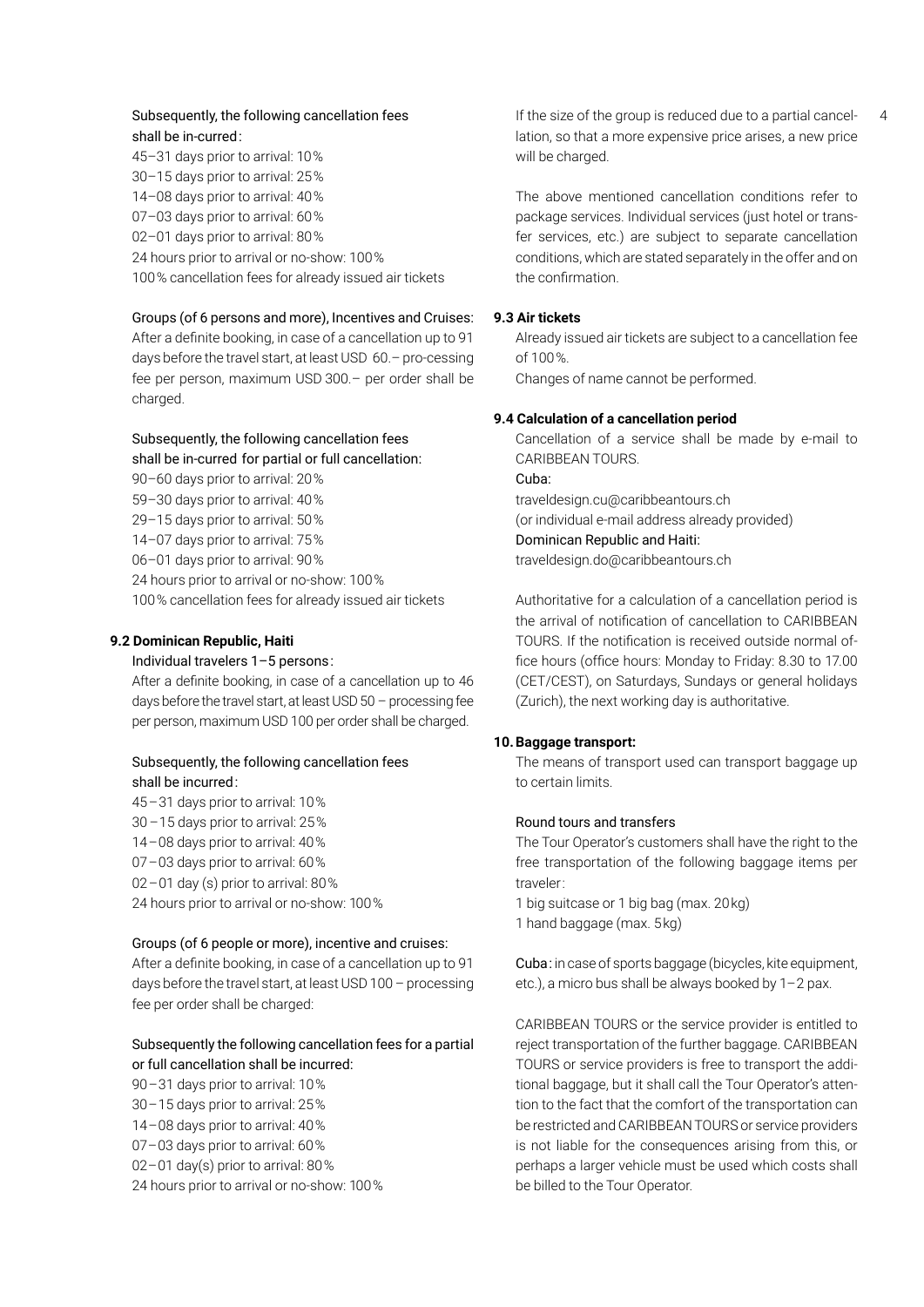#### National flights

There are baggage restrictions to national flights:

Cuba: 20 kg checked baggage;hand baggage max. 5 kg. (the hand baggage shall be placed under a seat orfit into a luggage compartment above the seats, length + width + height max. 115cm).

Haiti and Dominican Republic: There are different conditions depending on the airline. These will be notified at the time of booking.

# **11.Complaints**

#### Travels accompanied by the Tour Operator

If a travel is accompanied by the tour operator or its tour guide, its customers shall address to the tour guide. He contacts then the office of CARIBBEAN TOURS. CARIBBEAN TOURS shall remedy the claimed short comings in cooperation with the Travel Operator and the service provider.

# Unaccompanied travels

The Tour Operator is obliged to inform his customers about a correct procedure. CARIBBEAN TOURS shall respond to complaints etc., only if defects etc. are displayed correctly. Basically, the Tour Operator is the contact person of the traveler. The Tour Operator shall provide a remedy in cooperation with CARIBBEAN TOURS. In the individual contract another procedure can be agreed.

# Removal of defects

CARIBBEAN TOURS shall be notified immediately of any defects, so that CARIBBEAN TOURS can provide appropriate remedies. CARIBBEAN TOURS is not obliged to remedy the defect caused by the traveler, the Tour Operator orby force majeure, or the remedy would cause disproportionately high costs.

If the defects are indicated not immediately, the Tour Operator (or its customer) loses his rights.

CARIBBEAN TOURS explicitly draws the Tour Operator's attention to the short deadlines for baggage claims and delays.

If CARIBBEAN TOURS shall locally remedy any defects on behalf of the Tour Operator, take corrective measures and effect possible repayments on its behalf, this shall be regulated via individual agreement with the Tour Operator. Especially, what is the maximum amount of repayments by CARIBBEAN TOURS on behalf of the Tour Operator. The Tour Operator shall respectively authorize CARIBBEAN TOURS .

#### Liability for defects

If a defect cannot be remedied or can be remedied insufficiently, CARRIBEANT TOURS shall be liable max. up to the price paid by the Tour Operator for the relevant ser- 5 vice. In case of all-inclusive, the value of the relevant service shall be calculated in relation to the total price. Unless otherwise agreed, these amounts shall be granted in the form of credits (Item 12 Paragraph 2).

#### **12.Complaint management**

The Tour Operator sends complaints, etc. to the quality management department of CARIBBEAN TOURS (Cuba: quality.cu@caribbeantours.ch; Haiti and Dominican Republic: quality.do@caribbeantours.ch). The complaint shall be accompanied by the corresponding evidence (defect notification, photographs, receipts, etc.) and the claim for reimbursement shall be clearly stated. The complaint must reach CARIBBEAN TOURS within 30 days after the contractual end of the CARIBBEAN TOURS service. Delayed complaints cannot be accepted and any possible claims are forfeited.

Refunds are granted in the form of a credit note. This credit can be deducted from the next payment. The Tour Operator has no right to offset with payments any asserted claims without a prior credit or to withhold payments.

#### **13. Liability of CARIBBEAN TOURS**

a. CARIBBEAN TOURS is liable for a careful travel organization and a proper tender of travel services. Liability in case of claims other than a personal injury shall be limited to twice the package price/traveler per traveler.

Liability shall be excluded for service providers and assisting persons.

b. If the services of CARIBBEAN TOURS should be subject to compulsory applicable (laws) rules or compulsory applicable international agreements, CARIBBEAN TOURS shall be liable only in accordance with these applicable laws and international agreements.

c. Liability shall be excluded especially in the following cases:

- The damage has been caused by failure of the Tour Operator or traveler before or during the trip.
- The damage has been caused by third parties.
- The damage occurred despite all due care on the part of CARIBBEAN TOURS and/or the service providers or due to force majeure.

d. The limitations and exclusions of liability in these GCTC and in individual agreements shall also apply to the noncontractual or quasi-contractual liability. The non-contractual or quasi-contractual liability cannot justify any further claims as if it could be stated for the contractual liability in these GCTC. This shall not affect mandatory applicable, contractual unchangeable provisions.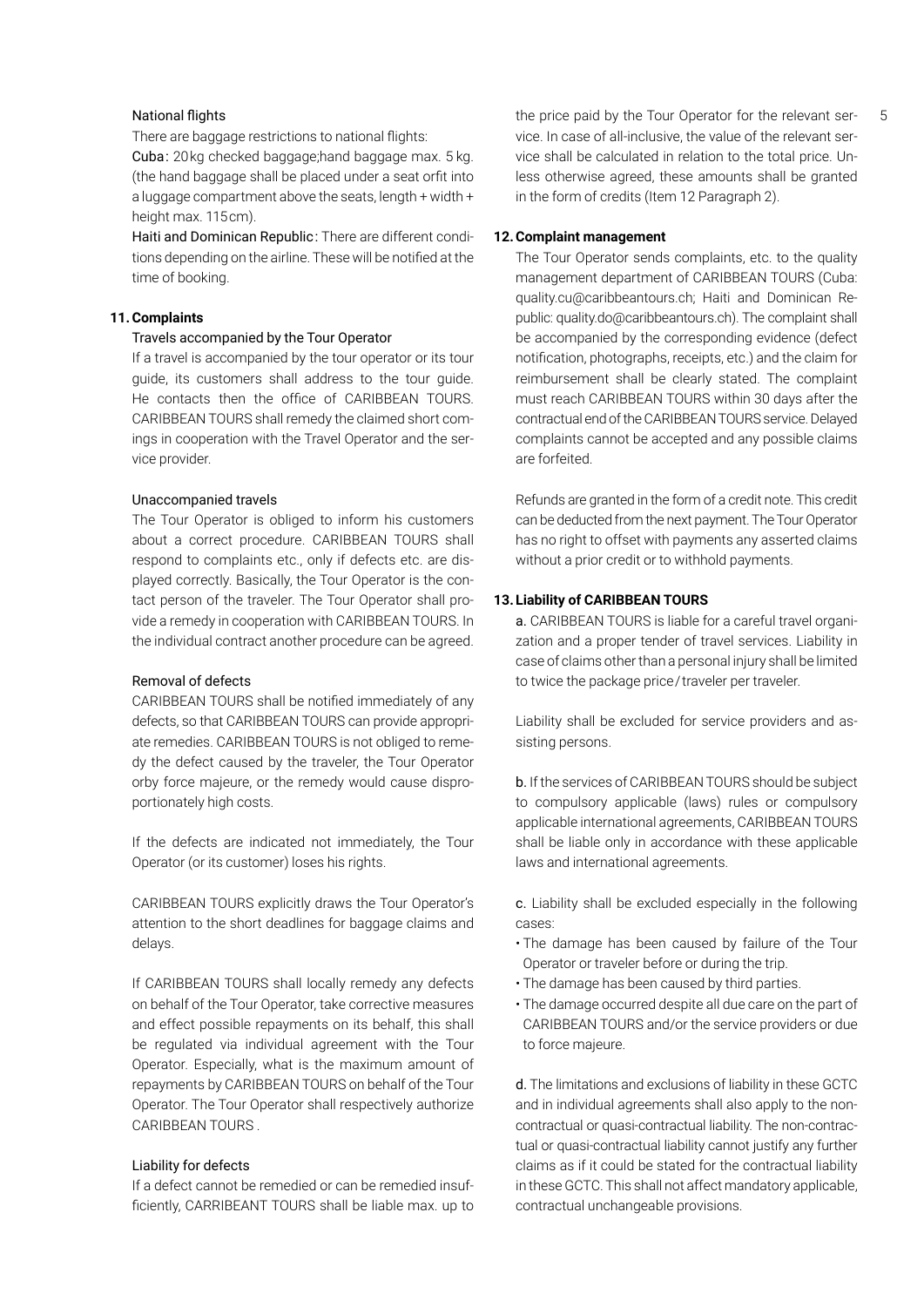# **14.Forfeiture and limitation** 6

The Tour Operator's claims (and/or his customers) shall be forfeited if these are not claimed within 30 days after the contractual end of CARIBBEAN TOURS services.

The claims shall become time-barred within one year after the contractual end of the services.

This shall not affect short forfeiture and limitation periods in applicable laws and international agreements and / or longer, contractually unchangeable periods.

#### **15.Mentioning of CARIBBEAN TOURS**

The Tour Operator shall not be entitled to name CARIBBEAN TOURS in its documents, in communication or otherwise without the express permission of CARIBBEAN TOURS

# **16.Emergencies**

CARIBBEAN TOURS offers the Tour Operator the following emergency numbers as well outside office hours (normal office hours: Monday to Friday : 8.30 to 17.00), at weekends and on holidays :

Cuba:  $+53(0)$  52 79 98 40 or  $+53(0)$  52 64 03 71 Dominican Republic and Haiti: + 1 829 367 7421 These numbers are available for use only in emergencies.

In the event of natural disasters and other emergencies, CARIBBEAN TOURS shall set up an emergency commitee and inform the Tour Operator about the state of affairs by e-mail.

The Tour Operator shall report his emergency number to CARIBBEAN TOURS on its own initiative:

# Cuba :

customerexperience.cu@caribbeantours.ch Dominican Republic and Haiti:

customerexperience.do@caribbeantours.ch

In the emergency number or other communication information changes, the Tour Operator shall immediately notify CARIBBEAN TOURS.

# **17.Information requirements**

The Tour Operator informs its clients about the entry and health regulations, etc.

Especially for Cuba about the "health insurance requirements" : the entry into Cuba is possible only with a proof of having a foreign health insurance (not from US-insurance companies). Any person who cannot provide certificate of insurance when entering, shall sign a Cuban health insurance at the airport obligatory or they can be refused entry.

# **18.Data protection**

CARRIBEAN TOURS is subject to the Swiss data protection. CARRIBEAN TOURS forwards the data of the Tour Operator and/or its customers to the service providers etc. in the countries of destination, as necessary for the service fulfillment. The level of data protection in these countries does not comply with the Swiss level of protection.

# **19.Severability Clause**

If individual provisions of these general contractual and travel conditions or the individual agreements should prove to be invalid, ineffective or unenforceable, the validity, effectiveness and fulfillment of the remaining parts of these GCTC and the individual agreements shall not be adversely affected.

The invalid, ineffective or unenforceable provision shall be replaced by a valid, effective and fulfillable provision which approximates the original intention of both parties as closely as possible.

#### **20.Applicable Law and Jurisdiction**

All relations between CARIBBEAN TOURS and the Tour Operator are exclusively subject to Swiss law. As exclusive venue of jurisdiction Zurich, Switzerland is agreed.

The compulsory applicable, contractual unchangeable provisions in the applicable Law and international agreements are not affected

Caribbean Tours AG, Dezember 2016